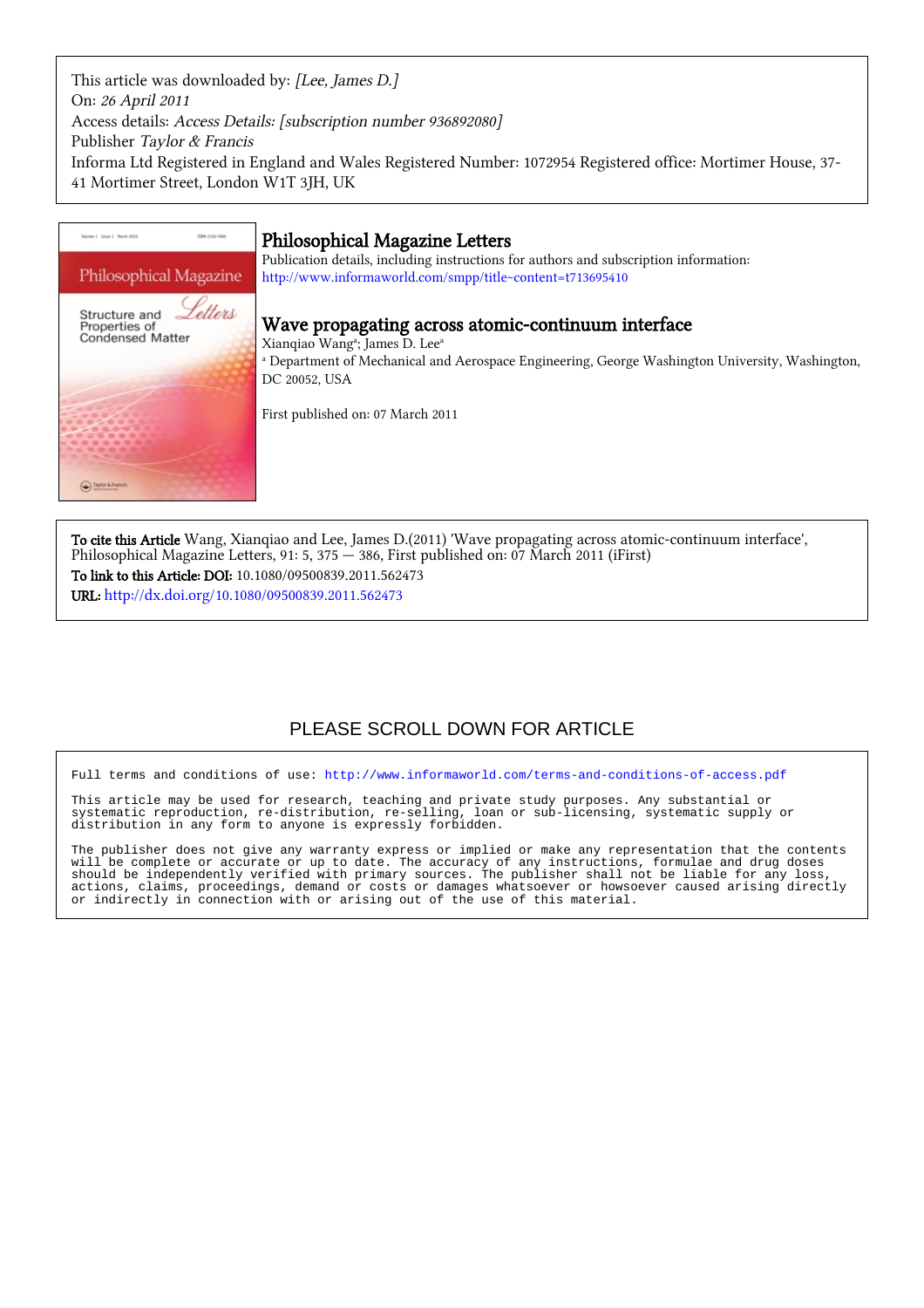

### Wave propagating across atomic–continuum interface

Xianqiao Wang and James D. Lee\*

Department of Mechanical and Aerospace Engineering, George Washington University, Washington, DC 20052, USA

(Received 9 April 2010; final version received 9 February 2011)

Motivated by eliminating the spurious wave reflection at the interface between atomic and continuum domains in the multiscale modeling and simulation, we present a novel numerical approach for the atomistic field theory without any special treatment at the interfaces. This novel approach abandons the method to calculate the finite element nodal forces in the continuum domain based on the strain–stress relation. Instead, it employs the interatomic forces as in molecular dynamics simulation. This nonlocal procedure overcomes the force mismatch between atomic and continuum domains and enables a seamless scale transition between fully atomistic resolution and continuum description. Meanwhile, to balance the trade-off between computational efficiency and numerical accuracy, we adopt a cluster-based sampling scheme which allows a group of unit cells around every nodal point to contribute to the calculation of nodal forces. Numerical results show that this novel numerical procedure drastically reduces the wave reflection at the atomic–continuum interface.

Keywords: wave propagation; multiscale material modeling; atomic– continuum interface; nanomechanics; atomistic field theory

#### 1. Introduction

In recent years, a great deal of interests has been focused on developing concurrent multiscale modeling methods that are capable of reproducing the results of a full atomistic simulation at a reduced computational cost. Despite widespread interests and efforts, major challenges exist for the simulation of nano/micro-scale systems over a realistic range of time, length, temperature as well as in multiple physical conditions and environments. The most formidable challenge that arises in such concurrent multiscale modeling is interfacing molecular dynamics (MD) with continuum mechanics [1–4]. In the traditional coupled atomistic–continuum models, only the acoustic phonons can be reproduced in the continuum region such that they have much smaller cutoff frequencies than the MD model. As a result, a difficulty arises in such concurrent multiscale couplings when the high-frequency parts of waves are often spuriously reflected at the molecular/continuum interface. These spurious reflections can be explained by noting that for a wave greater than the cutoff frequency of the continuum model, the interface appears as an almost

ISSN 0950–0839 print/ISSN 1362–3036 online © 2011 Taylor & Francis DOI: 10.1080/09500839.2011.562473 http://www.informaworld.com

<sup>\*</sup>Corresponding author. Email: jdlee@gwu.edu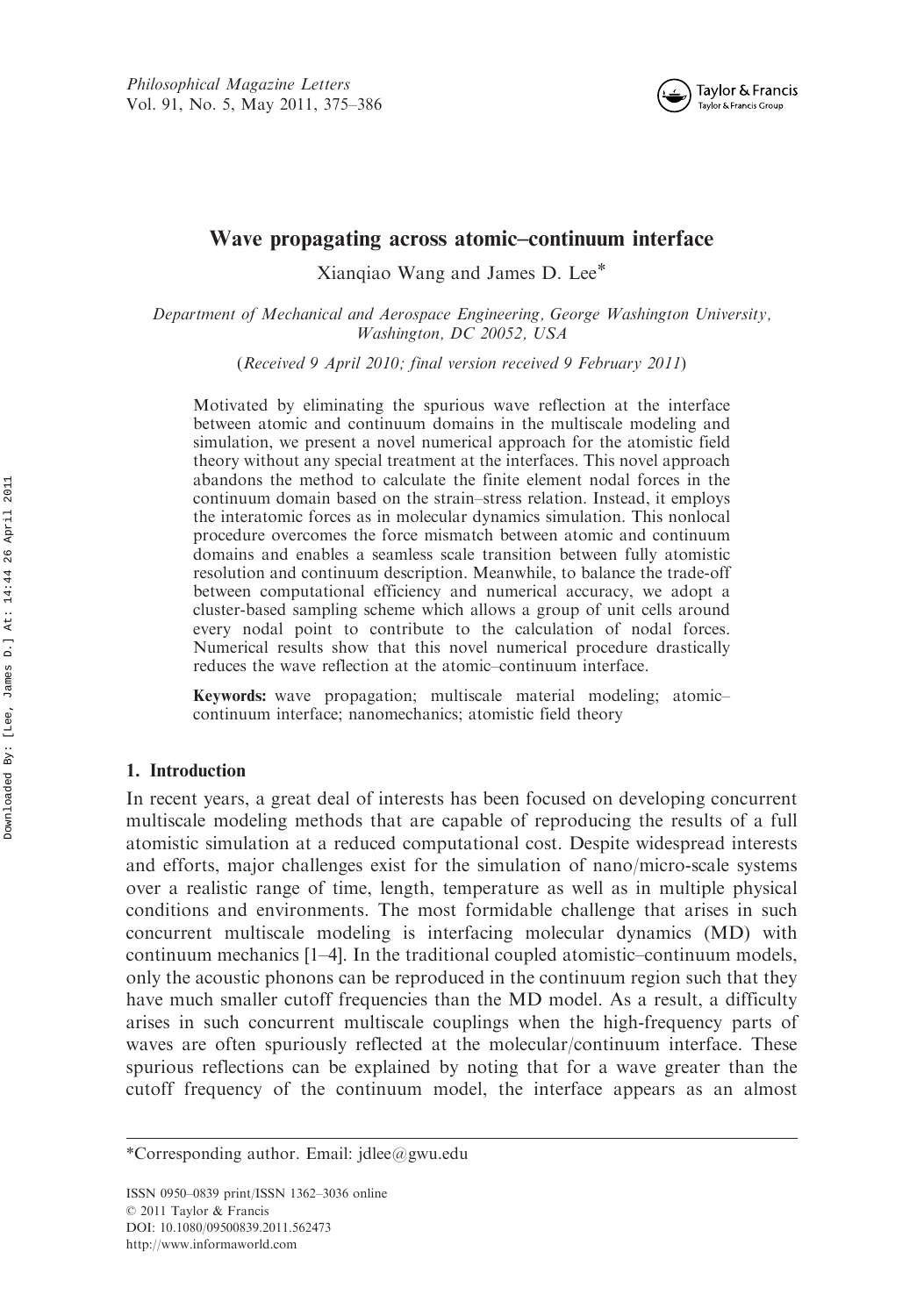rigid boundary. So instead of smoothly propagating into the continuum model, the high-frequency part of the wave is reflected. This results in spurious growth of energy in the molecular domain [5]. In order to minimize the wave reflections at the atomic– continuum interface, a number of coupling schemes or boundary conditions have been proposed, such as the viscous damping treatment and the physically motivated description of coupling across the interface [6–10]. In this letter, we present a new numerical approach for atomistic field theory (AFT), which offers the possibility to eliminate the spurious wave reflection at the interface between atomic and continuum regions.

#### 2. Atomistic field theory

To provide the background for the subsequent developments, we briefly review the AFT developed by Chen and Lee [11] and its corresponding numerical algorithm by Lee et al. [12]. Note that a crystalline material is distinguished from other states of matter by a periodic arrangement of the atoms, depicted in Figure 1. Following the concepts of classical statistical mechanical approach [13], a crystalline material can be viewed as a continuous collection of lattice cells and a group of discrete atoms situated within each lattice cell. A more general link, shown in Figure 2, between any phase space function  $A(r, p)$  and the corresponding local density function  $a(x, y^{\alpha}, t)$ was developed by Chen [5] as

$$
\mathbf{a}(\mathbf{x}, \mathbf{y}^{\alpha}, t) = \sum_{k=1}^{N_l} \sum_{\xi=1}^{N_a} \mathbf{A}(\mathbf{r}, \mathbf{p}) \delta(\mathbf{R}^k - \mathbf{x}) \tilde{\delta}(\Delta \mathbf{r}^{k \xi} - \mathbf{y}^{\alpha}) \quad (\alpha = 1, 2, 3, \dots, N_a), \quad (1)
$$

where **r** and **p** are the positions and momenta of atoms in the phase space, respectively; the superscript k $\xi$  refers to the  $\xi$ th atom in the kth unit cell;  $\mathbf{R}^k$  is the position of the mass center of the kth unit cell;  $\Delta r^{k \xi}$  is the atomic position of the  $\xi$ th



Figure 1. Atomistic view of crystal structure.



Figure 2. Relation between physical space and phase space descriptions.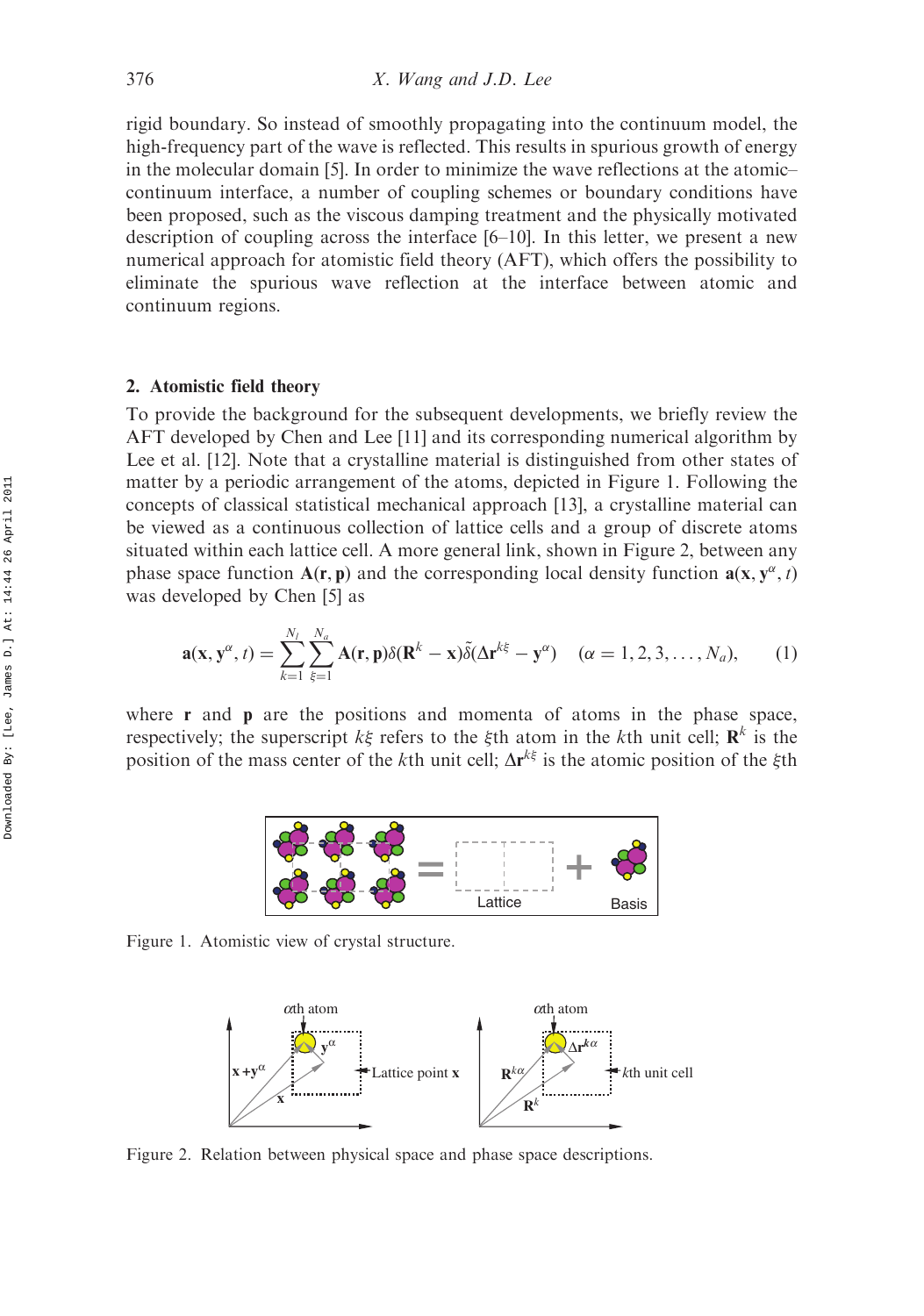atom relative to the mass center of the kth unit cell; x and  $y^{\alpha}$  are the corresponding physical space counterparts of  $\mathbf{R}^k$  and  $\Delta \mathbf{r}^{k\alpha}$ ;  $N_l$  is the total number of unit cells in the system;  $N_a$  is the number of atoms in a unit cell; t is the time of physical space. The first delta function in Equation (1) is a localization function. It can be a Dirac  $\delta$ -function [14], or a distribution function [15]. The field descriptions of the conservation equations and the constitutive relations have been proved to be independent of the choices of the localization function [16]. The second delta function in Equation (1) is the Kronecker delta, which identifies  $y^{\alpha}$  to  $\Delta r^{k\alpha}$ .

By means of Equation (1), the local density quantities, such as mass density  $\rho^{\alpha}$ , linear momentum density  $\rho^{\alpha}$ (**v** +  $\Delta$ **v** $^{\alpha}$ ), interatomic force density  $f^{\alpha}$  and external force density  $\varphi^{\alpha}$  are defined in [11,12]. In the case of "one-way coupling", the temperature is given as a function of space and time. The relevant governing equations are just the balance law for linear momentum, i.e.,

$$
\rho^{\alpha}\ddot{\mathbf{u}}^{\alpha}(\mathbf{x},t) = \mathbf{f}_t^{\alpha}(\mathbf{x},t) + \mathbf{f}^{\alpha}(\mathbf{x},t) + \boldsymbol{\varphi}^{\alpha}(\mathbf{x},t),
$$
\n(2)

where  $\dot{\mathbf{u}}^{\alpha}(\mathbf{x}, t) = \mathbf{v} + \Delta \mathbf{v}^{\alpha}$ ;  $\mathbf{f}_t^{\alpha}(\mathbf{x}, t)$  is the force density acting on the  $\alpha$ th atom due to temperature. The existence of superscript  $\alpha$  in Equation (2) implies that the atomic information is naturally built in AFT, thereby eliminating the mismatch of phonon descriptions in atomic and continuum regions. Therefore AFT is inherently suitable for complex crystals, which is quite different from the classical continuum field theory.

In lattice systems, the smallest allowable physical volume in AFT is the volume of a unit cell. The mass density of the  $\alpha$ th atom at x is thus  $\rho^{\alpha}(x, t) = m^{\alpha}/\Delta V(x, t)$ , where  $m^{\alpha}$  is the mass of the  $\alpha$ th atom and  $\Delta V$  is the volume of unit cell. Consider the body as a material system made of two regions: continuum region  $(N_l$  unit cells) and atomic region (N atoms), as shown in Figure 3 (here a 2-D picture is shown for the purpose of illustration; the atomic region is shown with color points, different color refers to different kinds of atoms; notice that the continuum region and the atomic regions are not drawn to scale). Each unit cell (a square in Figure 3) has  $N_a$  atoms in



Figure 3. Schematic picture of AFT model with force distributions.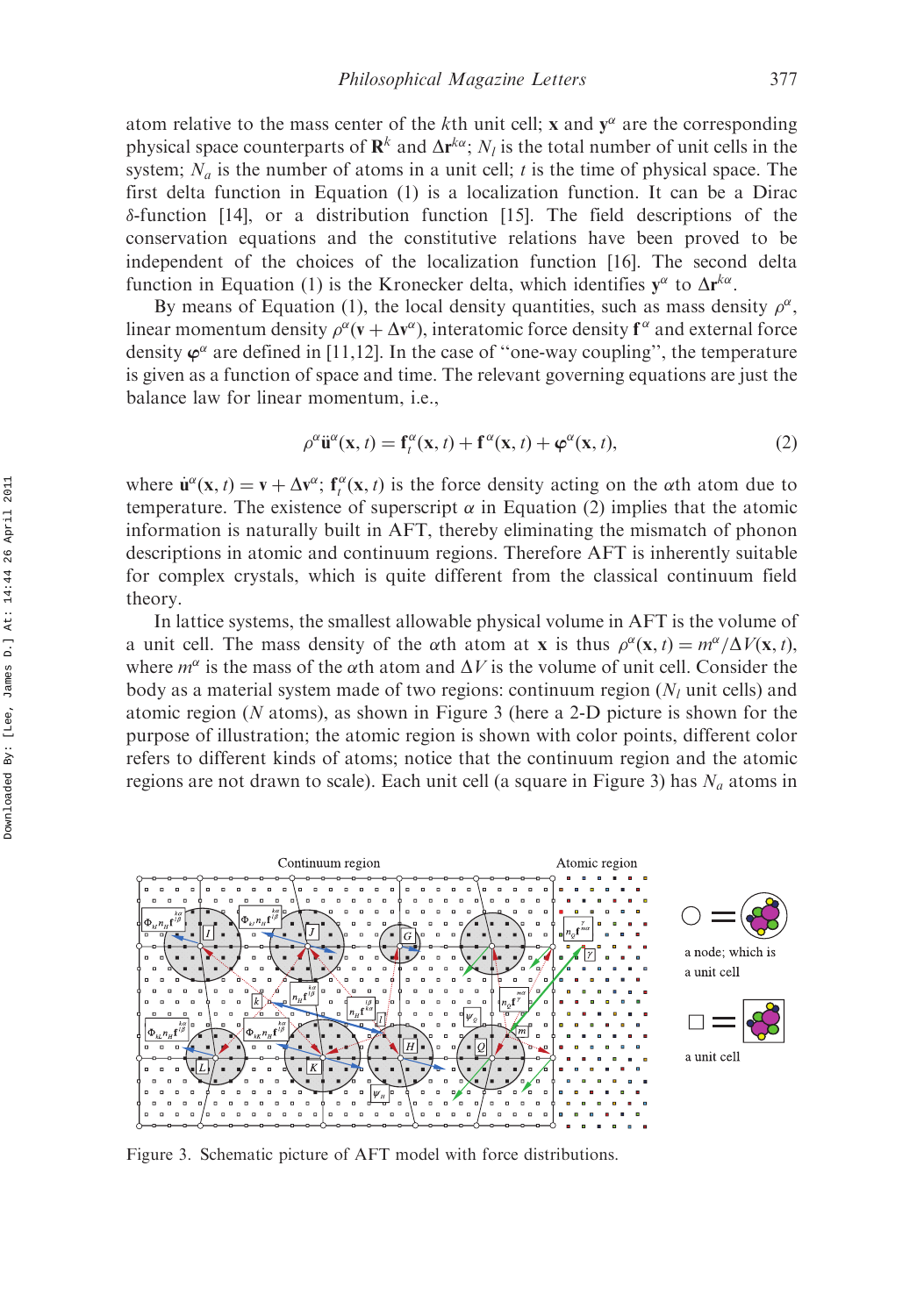the continuum region. Then the governing equation in these two regions can be expressed as

### Continuum region  $[\alpha = 1, 2, 3, \ldots, N_a]$

$$
m^{\alpha}\ddot{\mathbf{u}}^{\alpha}(\mathbf{x},t) = \mathbf{F}_{\text{fC}}^{\alpha}(\mathbf{x},t) + \mathbf{F}_{\text{C}}^{\alpha}(\mathbf{x},t) + \mathbf{\Phi}_{\text{C}}^{\alpha}(\mathbf{x},t),
$$
\n(3)

where  $\mathbf{F}_C^{\alpha}(\mathbf{x}, t)$  is the interatomic force;  $\mathbf{F}_{tC}^{\alpha}(\mathbf{x}, t)$  is the interatomic force due to temperature and  $\Phi_C^{\alpha}(\mathbf{x}, t)$  is the force due to external fields.

Atomic region  $[\beta = 1, 2, 3, \ldots, N]$ 

$$
m^{\beta} \ddot{\mathbf{u}}^{\beta}(\mathbf{x}, t) = \mathbf{F}_{A}^{\beta}(t) + \mathbf{\Phi}_{A}^{\beta}(\mathbf{x}, t),
$$
\n(4)

where  $\mathbf{F}_A^{\beta}(t)$  and  $\mathbf{\Phi}_A^{\beta}(t)$  are the interatomic force and external force acting on the  $\beta$ th atom, respectively. It is seen that, in MD simulation, temperature is not an independent variable; hence it does not appear in the governing equations; instead it is calculated as

$$
3Nk_B T = \sum_{i=1}^{n} m^i (\dot{\mathbf{u}}^i - \bar{\dot{\mathbf{u}}}) \cdot (\dot{\mathbf{u}}^i - \bar{\dot{\mathbf{u}}}),
$$
 (5)

where  $\bar{\mathbf{u}}$  is the mass-weighted velocity of a group of *n* atoms,  $k_B$  is the Boltzmann constant and  $T$  is the temperature of a group of atoms.

Define  $f^{\xi\eta}[\mathbf{u}^{\xi}, \mathbf{u}^{\eta}]$  as the interatomic force acting on an atom whose type and position are indicated by  $\xi$  and  $\mathbf{u}^{\xi}$ :

$$
\mathbf{f}^{\xi\eta}[\mathbf{u}^{\xi},\mathbf{u}^{\eta}] = -\frac{1}{2} \left( \frac{\partial U^{\xi\eta}}{\partial \mathbf{u}^{\xi}} - \frac{\partial U^{\xi\eta}}{\partial \mathbf{u}^{\eta}} \right) = \frac{1}{2} (\mathbf{f}^{\xi\eta} - \mathbf{f}^{\eta\xi}),\tag{6}
$$

where  $U^{\xi\eta}$  is the interatomic potential between the  $\xi$ th atom and  $\eta$ th atom.

For material systems that involve pair atomic interactions, the interatomic force  $\mathbf{F}_{C}^{\alpha}(\mathbf{x},t)$  in continuum region and  $\mathbf{F}_{A}^{\beta}(t)$  in atomic region can be expressed, respectively, as

$$
\mathbf{F}_C^{\alpha}(\mathbf{x},t) = \int_{\Omega(\mathbf{x}',t)} \frac{1}{\Delta V(\mathbf{x}',t)} \sum_{\beta=1}^{N_a} \mathbf{F}^{\alpha\beta} \big[ \mathbf{u}^{\alpha}(\mathbf{x},t), \mathbf{u}^{\beta}(\mathbf{x}',t) \big] d\Omega(\mathbf{x}',t) + \sum_{\beta=1}^{N} \mathbf{F}^{\alpha\beta} \big[ \mathbf{u}^{\alpha}(\mathbf{x},t), \mathbf{u}^{\beta}(t) \big],
$$
\n(7)

$$
\mathbf{F}_A^{\beta}(t) = \int_{\Omega(\mathbf{x},t)} \frac{1}{\Delta V(\mathbf{x},t)} \sum_{\alpha=1}^{N_a} \mathbf{F}^{\beta\alpha} \big[ \mathbf{u}^{\beta}(t), \mathbf{u}^{\alpha}(\mathbf{x},t) \big] d\Omega(\mathbf{x},t) + \sum_{\alpha=1}^{N} \mathbf{F}^{\beta\alpha} [\mathbf{u}^{\beta}(t), \mathbf{u}^{\alpha}(t)]. \tag{8}
$$

It is noticed that, in Equations (7) and (8), full-blown nonlocality and atom-based constitutive relation are automatically rooted in the force calculation. So we have proposed a fully nonlocal AFT formulation.

#### 3. Numerical methodology

In order to solve the above-mentioned material system efficiently and accurately, following the works of Miller et al. [14], Tadmor et al. [15] and Knap and Ortiz [16],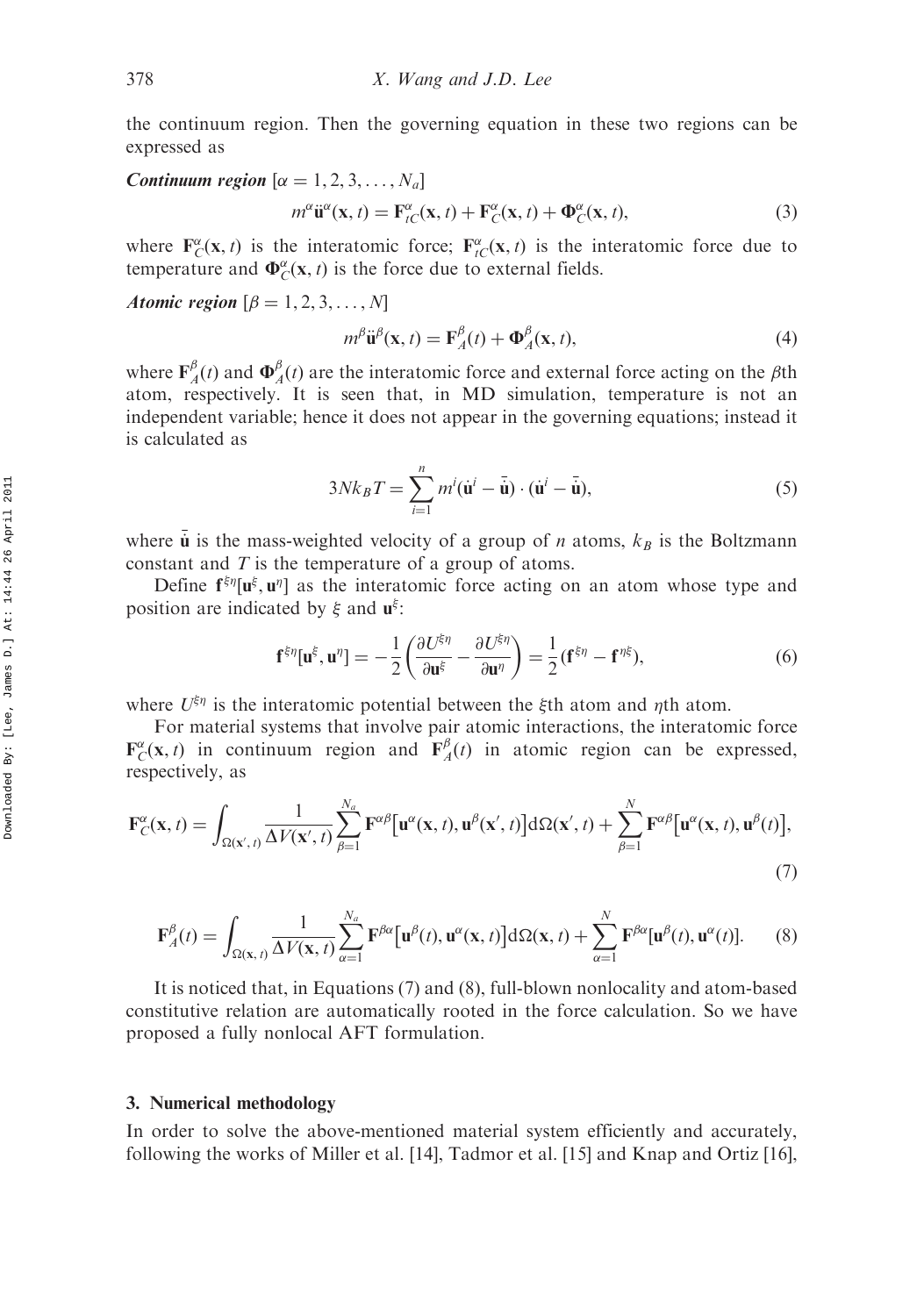we introduce two approximations. The first one is a kinematic constraint aiming at the reduction of degrees of freedom by virtue of the shape function in the finite element (FE) method. The second one regards to the calculation of nodal forces in clusters with a specified summation rules. This cluster summation rules are taken as a compromise between numerical accuracy and computational efficiency.

The important part of this novel numerical approach is to reduce the degrees of freedom by the kinematic constraint. Some judiciously selected unit cells, called representative unit cells or rep-cells, retain their independent degrees of freedom. Each node in FE mesh is a rep-cell. The nodal displacements together with shape functions are employed to determine a displacement field, in other words, all other unit cells are forced to follow the motion of the nodes – this is what we called "kinematic constraint", which is the practice used in every FE analysis. The continuous displacement field  $u^{\alpha}(x)$  is approximated by FE interpolation from its nodal values  $\mathbf{U}_I^{\alpha}$  as

$$
\mathbf{u}^{\alpha}(\mathbf{x}) = \sum_{I=1}^{N_d} \Phi_I(\mathbf{x}) \mathbf{U}_I^{\alpha}, \tag{9}
$$

where  $\Phi_I(\mathbf{x})$  is the shape function and  $N_d$  is the number of nodes in each element. After lengthy but straightforward derivations, finally we have [12]

#### Continuum region

$$
\int_{\Omega(x)} \frac{1}{\Delta V(x)} m^{\alpha} \Phi_{J} \Phi_{I} \ddot{\mathbf{U}}_{I}^{\alpha} d\Omega(x) - \int_{\Omega(x)} \frac{1}{\Delta V(x)} \Phi_{J} \times \sum_{\beta=1}^{N_{a}} \int_{\Omega(x)} \frac{1}{\Delta V(x')} \mathbf{F}^{\alpha\beta} \Big[ \Phi_{I} \mathbf{U}_{I}^{\alpha}, \Phi_{K}(x') \mathbf{U}_{K}^{\beta} \Big] d\Omega(x') d\Omega(x) \n- \int_{\Omega(x)} \frac{1}{\Delta V(x)} \Phi_{J} \sum_{\beta=1}^{N} \mathbf{F}^{\alpha\beta} [\Phi_{I} \mathbf{U}_{I}^{\alpha}, \mathbf{u}^{\beta}] d\Omega(x) - \int_{\Omega(x)} \frac{1}{\Delta V(x)} (\mathbf{F}_{IC}^{\alpha} + \Phi_{C}^{\alpha}) \Phi_{J} d\Omega(x) = 0,
$$
\n(10)

i.e.

$$
\tilde{\mathbf{M}}_{IJ}\ddot{\mathbf{U}}_I^{\alpha} = \tilde{\mathbf{F}}_J^{\alpha} + \tilde{\mathbf{F}}_{IJ}^{\alpha} + \tilde{\mathbf{\Phi}}_J^{\alpha},\tag{11}
$$

where

$$
\tilde{\mathbf{M}}_{IJ} = \int_{\Omega(\mathbf{x})} \frac{1}{\Delta V(\mathbf{x})} m^{\alpha} \Phi_J \Phi_I d\Omega(\mathbf{x}),\tag{12}
$$

$$
\tilde{\mathbf{F}}_{J}^{\alpha} = \int_{\Omega(\mathbf{x})} \frac{1}{\Delta V(\mathbf{x})} \Phi_{J} \sum_{\beta=1}^{N_{a}} \int_{\Omega(\mathbf{x}')} \frac{1}{\Delta V(\mathbf{x}')} \mathbf{F}^{\alpha\beta} \Big[ \Phi_{I} \mathbf{U}_{I}^{\alpha}, \Phi_{K}(\mathbf{x}') \mathbf{U}_{K}^{\beta} \Big] d\Omega(\mathbf{x}') d\Omega(\mathbf{x}) \n+ \int_{\Omega} \frac{1}{\Delta V(\mathbf{x})} \Phi_{J} \sum_{\beta=1}^{N} \mathbf{F}^{\alpha\beta} \Big[ \Phi_{I} \mathbf{U}_{I}^{\alpha}, \mathbf{u}^{\beta} \Big] d\Omega(\mathbf{x}),
$$
\n(13)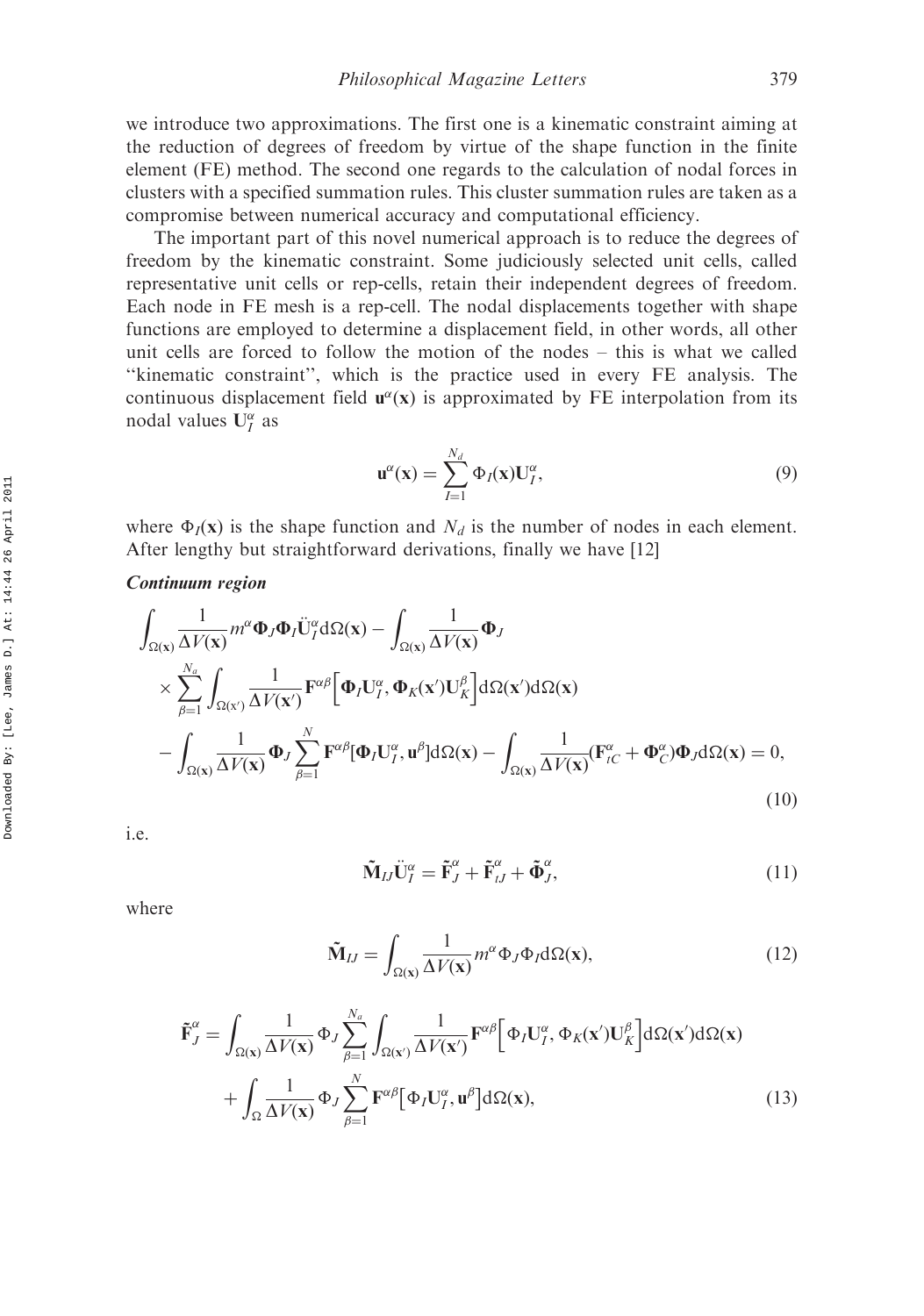380 X. Wang and J.D. Lee

$$
\tilde{\mathbf{F}}_{iJ}^{\alpha} = \int_{\Omega(\mathbf{x})} \frac{1}{\Delta V(\mathbf{x})} \mathbf{F}_i^{\alpha} \Phi_J \mathrm{d}\Omega(\mathbf{x}),\tag{14}
$$

$$
\tilde{\Phi}_{J}^{\alpha} = \int_{\Omega(\mathbf{x})} \frac{1}{\Delta V(\mathbf{x})} \Phi_{C}^{\alpha} \Phi_{J} d\Omega(\mathbf{x}), \qquad (15)
$$

where  $\tilde M_{IJ}$  is the mass matrix of the system;  ${\bf \tilde F}^\alpha_{J}$ ,  ${\bf \tilde F}^\alpha_{IJ}$ , and  ${\bf \tilde \Phi}^\alpha_{J}$  are the interatomic force, temperature force, and external force acting on the  $\alpha$ th atom in the Jth node, respectively.

#### Atomic region

$$
m^{\beta}\ddot{\mathbf{u}}^{\beta} - \Phi_{A}^{\beta} - \sum_{\alpha=1}^{N} \mathbf{F}^{\beta\alpha}[\mathbf{u}^{\beta}, \mathbf{u}^{\alpha}] - \int_{\Omega(\mathbf{x})} \frac{1}{\Delta V(\mathbf{x})} \sum_{\alpha=1}^{N_a} \mathbf{F}^{\beta\alpha}[\mathbf{u}^{\beta}, \Phi_I \mathbf{U}_I^{\alpha}] d\Omega(\mathbf{x}) = 0.
$$
 (16)

All integrals in Equations  $(11)$ – $(16)$  are normally carried out by numerical quadrature. In Figure 3, it is seen that around each node (an open circle), say the  $I_p$  th node, there is a cluster (a shaded area), named  $\psi_{I_p}$ . From now on, force calculation is no longer performed at all unit cells in the entire system but in all clusters. A representative unit cell (a black solid square) is the one within one of  $\psi_{I_p} = \{l : |\mathbf{X}_l - \mathbf{X}_{I_p}| \leq R_{I_p}\}\$ . Here, for the sake of presentation we assume there is no overlapping of clusters. If there is an overlap, that means there are some representative unit cells located in the two clusters, we will allocate a representative unit cell to the cluster which is closest to the representative unit cell.  $X_i$  is the position of the *l*th unit cell, and  $R_{I_p}$  is the radius of the cluster  $\psi_{I_p}$  centered at the  $I_p$ th node. We postulate that the cluster summation rule reads

$$
\tilde{F}_{J}^{\alpha} = \int_{\Omega(x)} \frac{1}{\Delta V(x)} \Phi_{J}(x) \sum_{\beta=1}^{N_{a}} \int_{\Omega(x')} \frac{1}{\Delta V(x')} F^{\alpha\beta} [\Phi_{I}(x) U_{I}^{\alpha}, \Phi_{K}(x') U_{K}^{\beta}] d\Omega(x') d\Omega(x) \n+ \int_{\Omega(x)} \frac{1}{\Delta V(x)} \Phi_{J}(x) \sum_{\beta=1}^{N} F^{\alpha\beta} [\Phi_{I}(x) U_{I}^{\alpha}, u^{\beta}] d\Omega \n\approx \sum_{I_{p} \in \ell} n_{I_{p}} \sum_{j \in \psi_{I_{p}}} \sum_{k=1}^{N_{I}} \sum_{\beta=1}^{N_{a}} \Phi_{J}(x_{j}) F^{\alpha\beta} [\Upsilon_{I}^{\alpha} \Phi_{I}(x_{j}), U_{K}^{\beta} \Phi_{K}(x_{k})] \n+ \sum_{I_{p} \in \ell} n_{I_{p}} \sum_{j \in \psi_{I_{p}}} \sum_{\beta=1}^{N} \Phi_{J}(x_{j}) F^{\alpha\beta} [\Upsilon_{I}^{\alpha} \Phi_{I}(x_{j}), u^{\beta}],
$$
\n(17)

where  $n_{I_n}$  is the weight of the  $I_p$ th cluster;  $\ell$  is the set of all nodes, and  $N_l$  is the total number of unit cells in the whole system. When the clusters shrink to the size of the rep-cells, i.e.  $\psi_{J_p} = \{J_p\}$ , it holds  $\Phi_I(\mathbf{x}_{J_p}) = \delta_{IJ_p}$ , and the cluster summation rule boils down to a node-based summation rule

$$
\tilde{\mathbf{F}}_J^{\alpha} \approx n_J \sum_{k=1}^{N_I} \sum_{\beta=1}^{N_a} \mathbf{F}^{\alpha \beta} \Big[ \mathbf{U}_J^{\alpha}, \mathbf{U}_K^{\beta} \Phi_K(\mathbf{x}_k) \Big] + n_J \sum_{\beta=1}^{N} \mathbf{F}^{\alpha \beta} \Big[ \mathbf{U}_J^{\alpha}, \mathbf{u}^{\beta} \Big]. \tag{18}
$$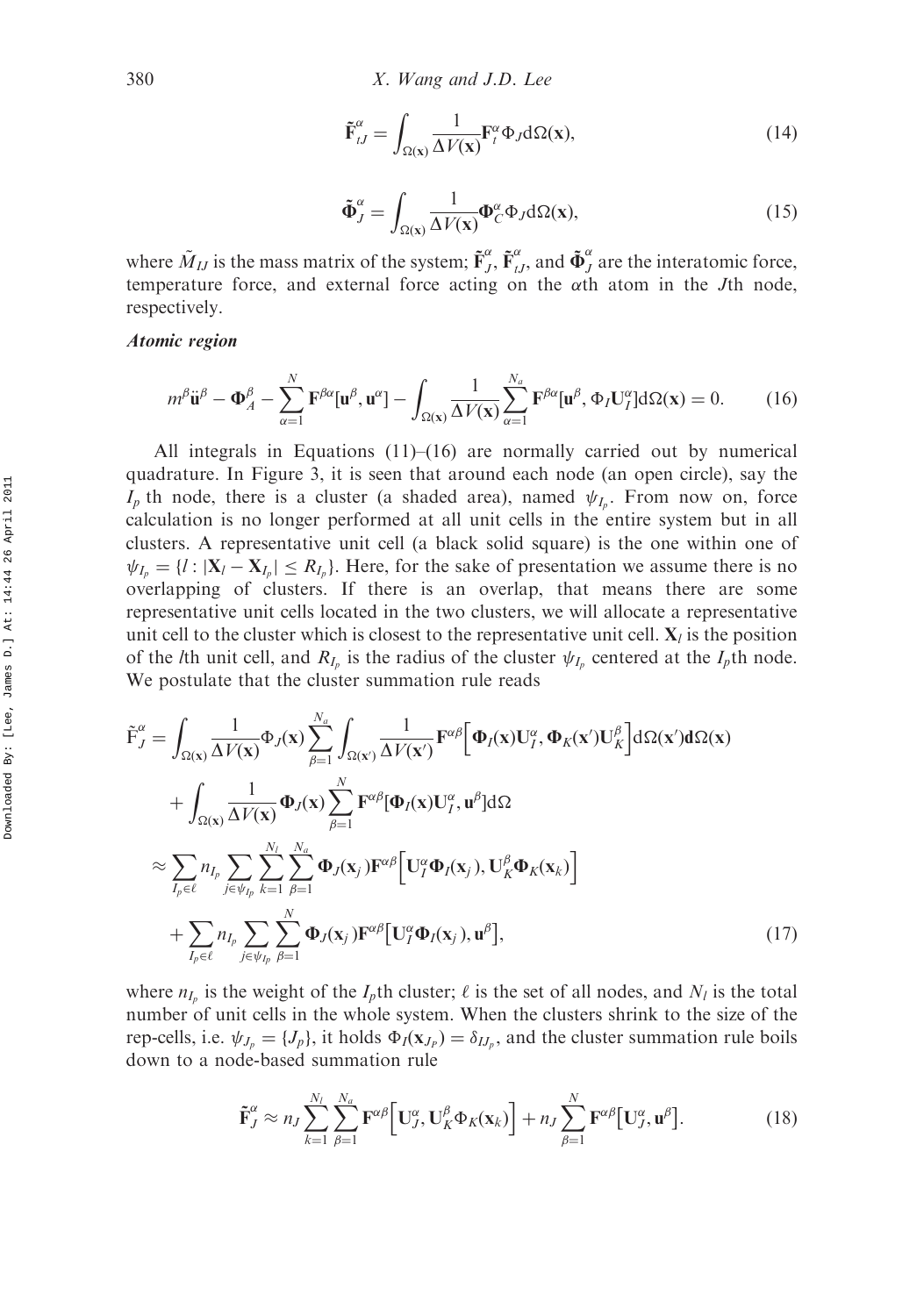In this case, the weighting factor is  $n<sub>J</sub>$ , which is the number of unit cells represented by the Jth node, thus  $n_J = \sum_{j=1}^{N_l} \Phi_j(\mathbf{x}_j)$   $\forall J \in \ell$ . On the other extreme,  $n_J = 1$   $\forall J \in \ell$  implies that all pairs of interatomic forces are calculated. In all cases  $\sum_{I_p \in \ell}$  $\sum_{j \in \psi_{I_p}} n_j = N_l$  holds.

Figure 3 shows the details or key points to calculate the interatomic force between any two atoms. The force between any two atoms in the atomic region is treated exactly the same way as in MD simulation. In the continuum region the force between any two atoms in different or same unit cells should be distributed to all the nodes of the elements, in which the two unit cells reside. For example, there is a unit cell *l* located in cluster  $\psi_H$  with weighting factor  $n_H$  and another generic unit cell k;  $\{f^{i\alpha}, f^{k\alpha}\}\}$  represents a pair of interatomic forces acting on the k $\alpha$ th atom and the *l* $\beta$ th atom,  $\mathbf{f}^{\text{ka}}_{\text{l}} = -\mathbf{f}^{\text{ka}}_{\text{ka}}$ ; through shape function  $\mathbf{\Phi}_{kI} = \mathbf{\Phi}_I(\mathbf{x}_k)$ , force  $n_H \mathbf{\Phi}_{kI} \mathbf{f}^{\text{la}}_{\text{l}}$  is distributed to the  $\alpha$ th atom of node *I*; similarly,  $n_H \Phi_{kJ} f^{\alpha\beta}$ ,  $n_H \Phi_{kK} f^{\alpha\beta}$ , and  $n_H \Phi_{kL} f^{\alpha\beta}$  are distributed to the  $\alpha$ th atom of nodes *J*, *K*, and *L*; in the same way,  $n_H \Phi_{IJ} f^{\beta}_{k\alpha}$ ,  $n_H \Phi_{IK} f_{\kappa \alpha}$ ,  $n_H \Phi_{IG} f_{\kappa \alpha}$ , and  $n_H \Phi_{IH} f_{\kappa \alpha}$  are distributed to the  $\beta$ th atom of nodes J, K, G, and H. Let  $\{f^{\prime\prime\prime}, f^{\prime\prime\prime\alpha}\}$  represent a pair of interatomic forces acting on the *mo*th atom in the continuum region and the  $\gamma$ th atom in the atomic region.

#### 4. Wave propagation

In this work, we investigate wave propagating across the interface between atomic region and continuum region; atomic units are used throughout this letter:

Mass: 
$$
m_e = 9.10938188 \times 10^{-31}
$$
 kg,  
Length:  $a_o = 1$ Bohr = 0.529177249 × 10<sup>-10</sup> m,  
Electron charge:  $e = 1.602176462 \times 10^{-19}$  C,  
Time:  $\tau_o = 2.418884326 \times 10^{-17}$  s,  
Energy:  $E_h = 1$  hartree = 4.3597482 × 10<sup>-18</sup> J.

The MD model and the AFT model  $(2a \times 2a \times 150a,$  $a = 7.9368$  Bohr  $\approx 0.42$  nm) for MgO are schematically illustrated in Figure 4a; the MD model consists of 10,872 atoms and the AFT model consists of 2232 atoms and 48 3-D 8-node FEs with the interface at  $z = 30a$ . It is noticed that the resolution in the z-direction between atomic region and continuum region has a dramatic change since the size of element is  $1a \times 1a \times 10a$ . Figures 4a and c shows the boundary conditions and the loading history, respectively.

The Coulomb–Buckingham potentials between pairs of two atoms,  $Mg - Mg$ ,  $O - O$ , Mg  $- O$  can be expressed as [17]

$$
U^{\xi\eta} = \frac{e^{\xi}e^{\eta}}{r^{\xi\eta}} + A^{\xi\eta}e^{-r^{\xi\eta}/B^{\xi\eta}} - \frac{C^{\xi\eta}}{(r^{\xi\eta})^6},\tag{19}
$$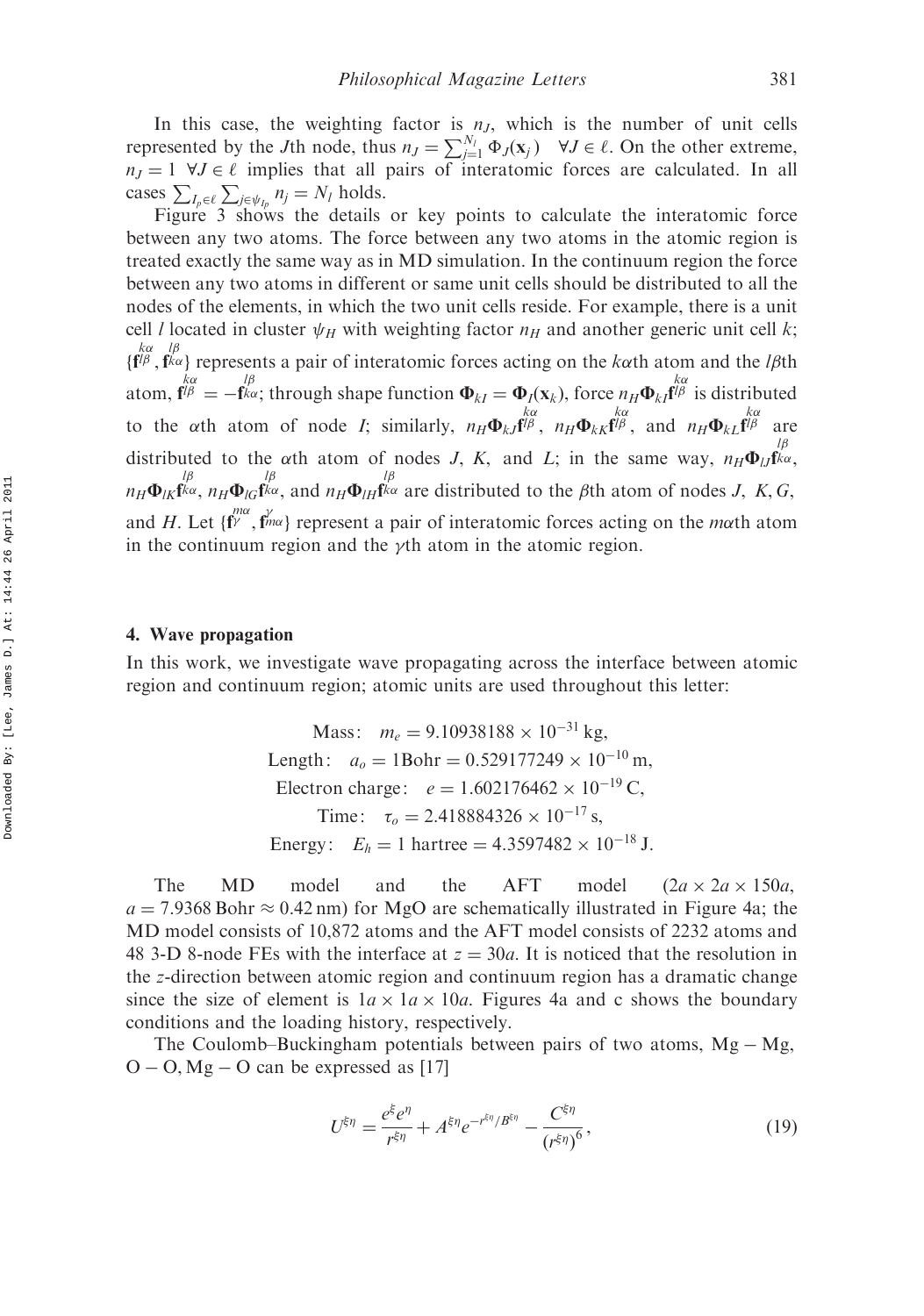

Figure 4. Schematic descriptions of computational model of an MgO specimen under an impulsive loading: (a) AFT model and MD model, (b) cross sections of AFT model and MD model, and (c) loading history.

where  $A^{\xi\eta}$ ,  $B^{\xi\eta}$ , and  $C^{\xi\eta}$  are material constants and  $r^{\xi\eta} \equiv ||\mathbf{r}^{\xi\eta}|| \equiv ||\mathbf{r}^{\xi} - \mathbf{r}^{\eta}||$ . The material constants used in this work for MgO are

$$
M_{\text{Mg}} = 4.57636 \times 10^{4} m_{e}, \quad M_{\text{O}} = 3.01251 \times 10^{4} m_{e},
$$
\n
$$
e^{\text{Mg}} = 2e, \quad e^{\text{O}} = -2e,
$$
\n
$$
A^{\text{Mg-Mg}} = C^{\text{Mg-Mg}} = 0,
$$
\n
$$
A^{\text{Mg-O}} = 47.2 \text{ hartree}, \quad B^{\text{Mg-O}} = 0.56635 \text{ Bohr}, \quad C^{\text{Mg-O}} = A^{\text{O-O}} = 350.88 \text{ hartree},
$$

 $0,$ 

 $B^{O-O} = 0.41415$  Bohr,  $C^{O-O} = 53.554$  hartree Bohr<sup>6</sup>.

Figures 5–7 show the responses of Points L1  $(a, a, 28a)$ , L2  $(a, a, 70a)$ , and L3  $(a, a, 110a)$ , respectively, with three different cluster weighting factors  $n_{\text{min}}$ ,  $n_{\text{mid}}$ , and  $n_{\text{max}}$  under the compressive impulsive loading with the frequency  $\omega \approx 1.6$  THz. Figures 8–10 show the responses of Points L1  $(a, a, 28a)$ , L2  $(a, a, 70a)$ , and L3  $(a, a, 110a)$ , respectively, with three different cluster weighting factors  $n_{\text{min}}$ ,  $n_{\text{mid}}$ , and  $n_{\text{max}}$  under the compressive impulsive loading with the frequency  $\omega \approx 6.4$  THz. Here  $n_{\text{min}} = 1$  represents the simulation with all pairs of interatomic forces calculated, i.e., all unit cells in the system are chosen as representative unit cells;  $n_{\text{max}}$  represents the simulation with node-based summation rules;  $n_{\text{mid}}$  ( $n_{\text{min}} < n_{\text{mid}} < n_{\text{max}}$ ) represents the simulation with cluster summation rules.

 $A^{\Lambda}$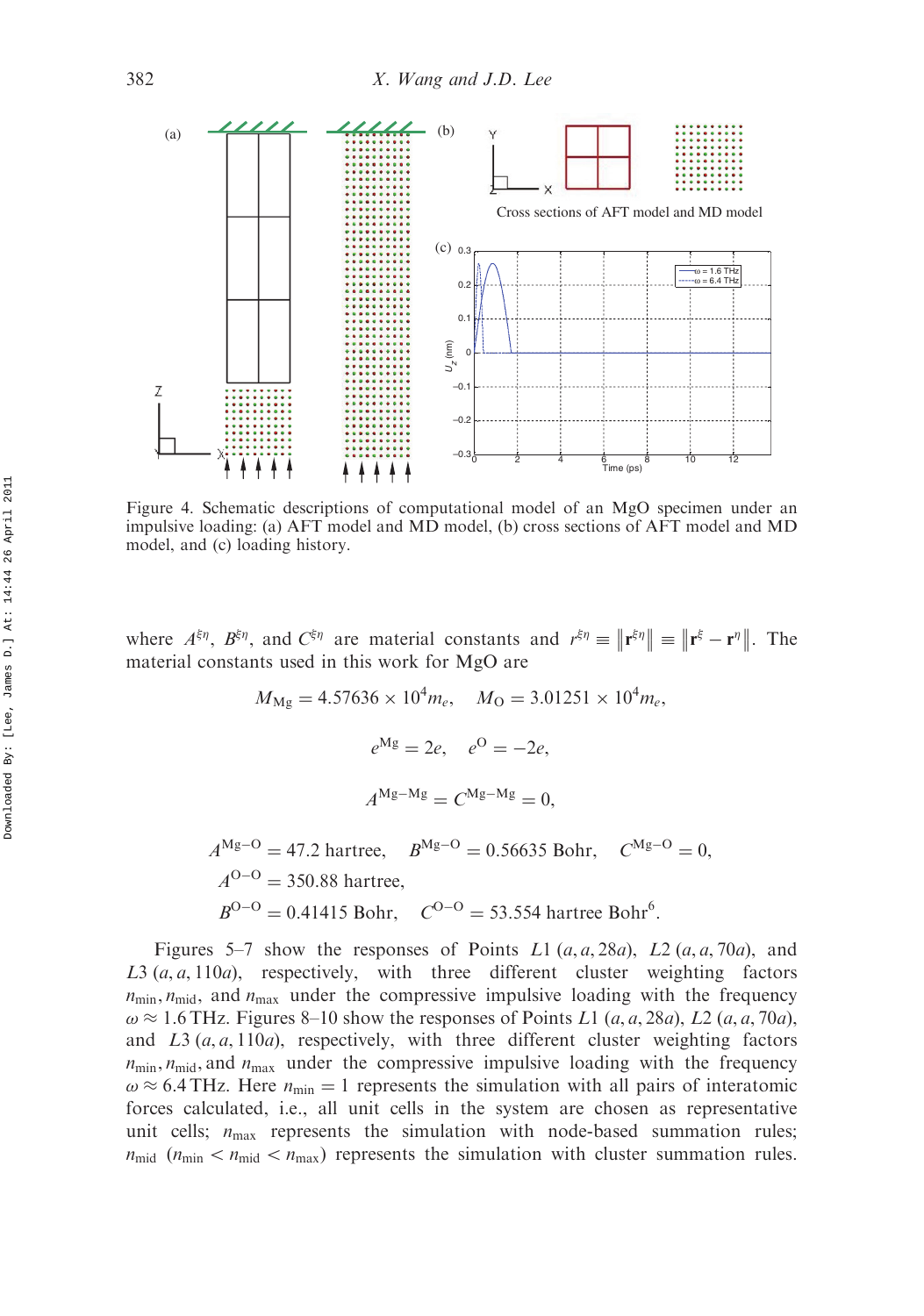

Figure 5. Displacement response of Point L1  $(a, a, 28a)$  under the frequency  $\omega \approx 1.6$  THz.



Figure 6. Displacement response of Point L2  $(a, a, 70a)$  under the frequency  $\omega \approx 1.6$  THz.

The result obtained from MD is considered as a standard and ''exact'' solution. Since there is no artificial or numerical interface in MD, no reflection happens during the simulation. However, when we adopt the AFT modeling, we have created an artificial interface between atomic region and continuum region just as many other multiscale theories do. If one does not adopt any numerical treatment at the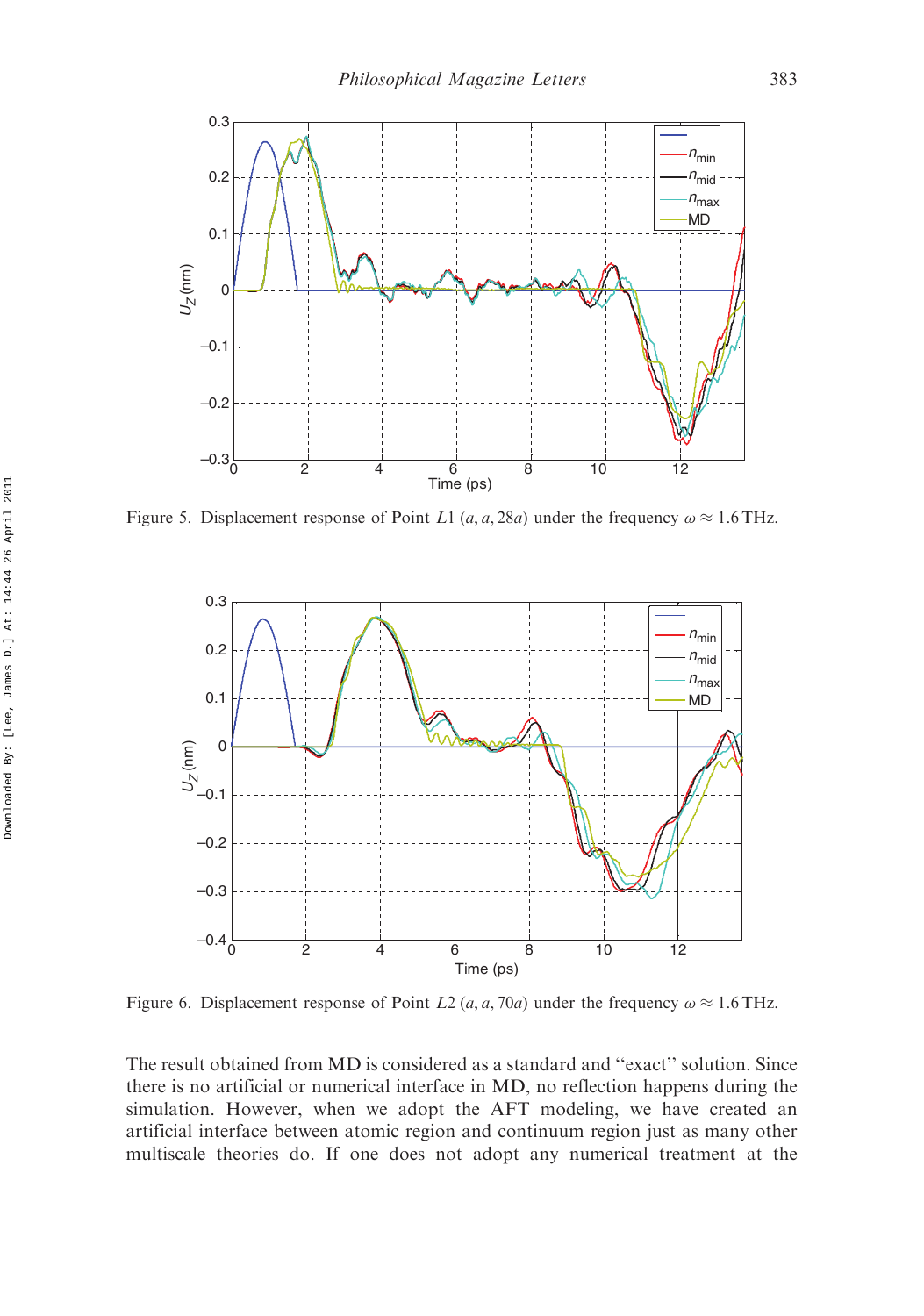

Figure 7. Displacement response of Point L3  $(a, a, 110a)$  under the frequency  $\omega \approx 1.6$  THz.



Figure 8. Displacement response of Point L1  $(a, a, 28a)$  under the frequency  $\omega \approx 6.4$  THz.

interface, such as handshaking region, or transition region, the reflection at the interface will happen and dramatically affect the material phenomena during the simulation just like the reflection between fine mesh and coarse mesh in all the FE analyses. In this article, it employs the interatomic forces as the constitutive relation. This nonlocal procedure overcomes the force mismatch between atomic and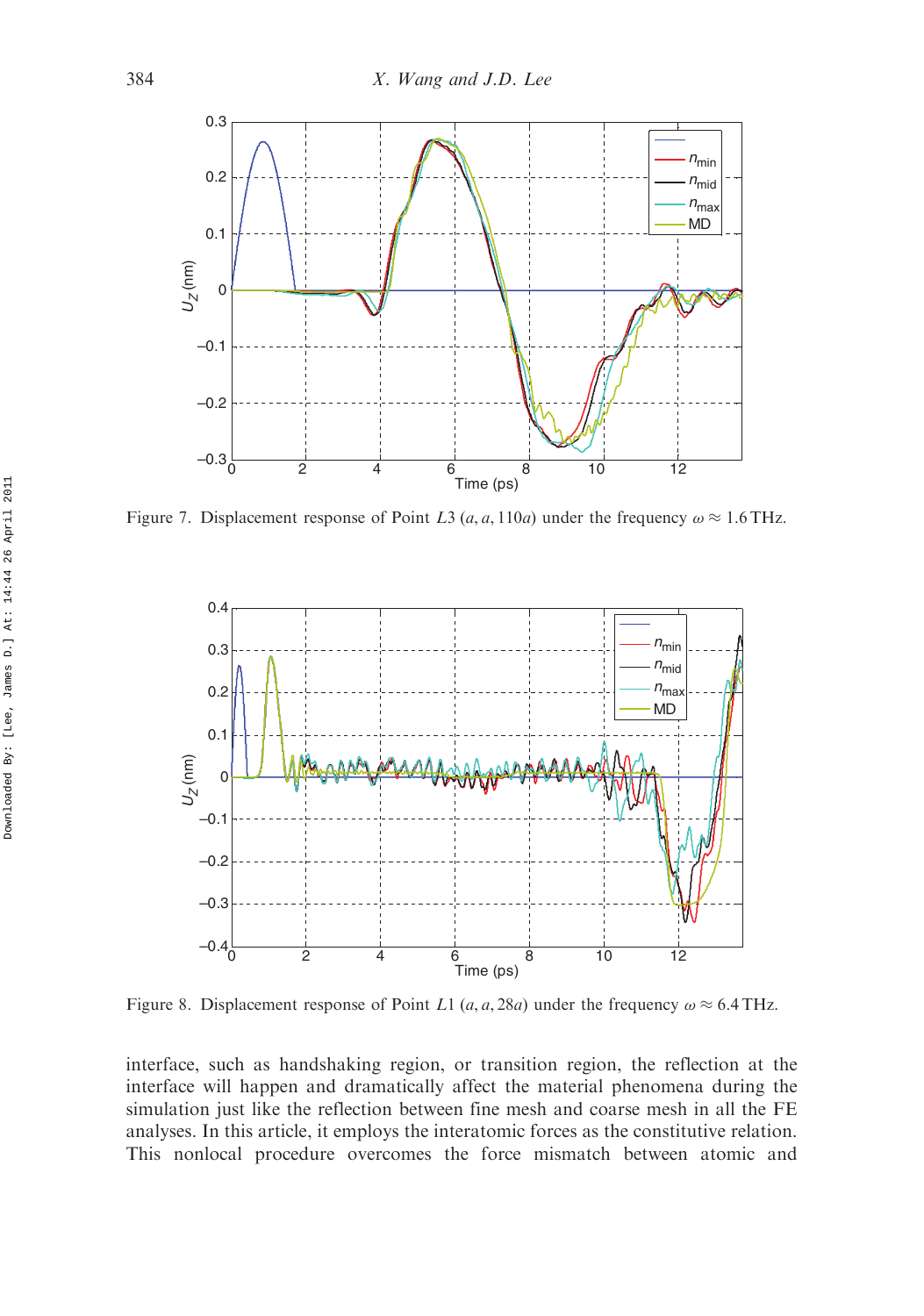

Figure 9. Displacement response of Point L2  $(a, a, 70a)$  under the frequency  $\omega \approx 6.4$  THz.



Figure 10. Displacement response of Point L3  $(a, a, 110a)$  under the frequency  $\omega \approx 6.4 \text{ THz}$ .

continuum domains and enables a seamless scale transition between the fully atomistic description and the continuum description. It is clearly seen that the results from AFT are in good agreement with that from MD simulation (cf. Figures 5–7). The downward hooks at  $t \approx 4$  ps in Figure 7 from simulations with different